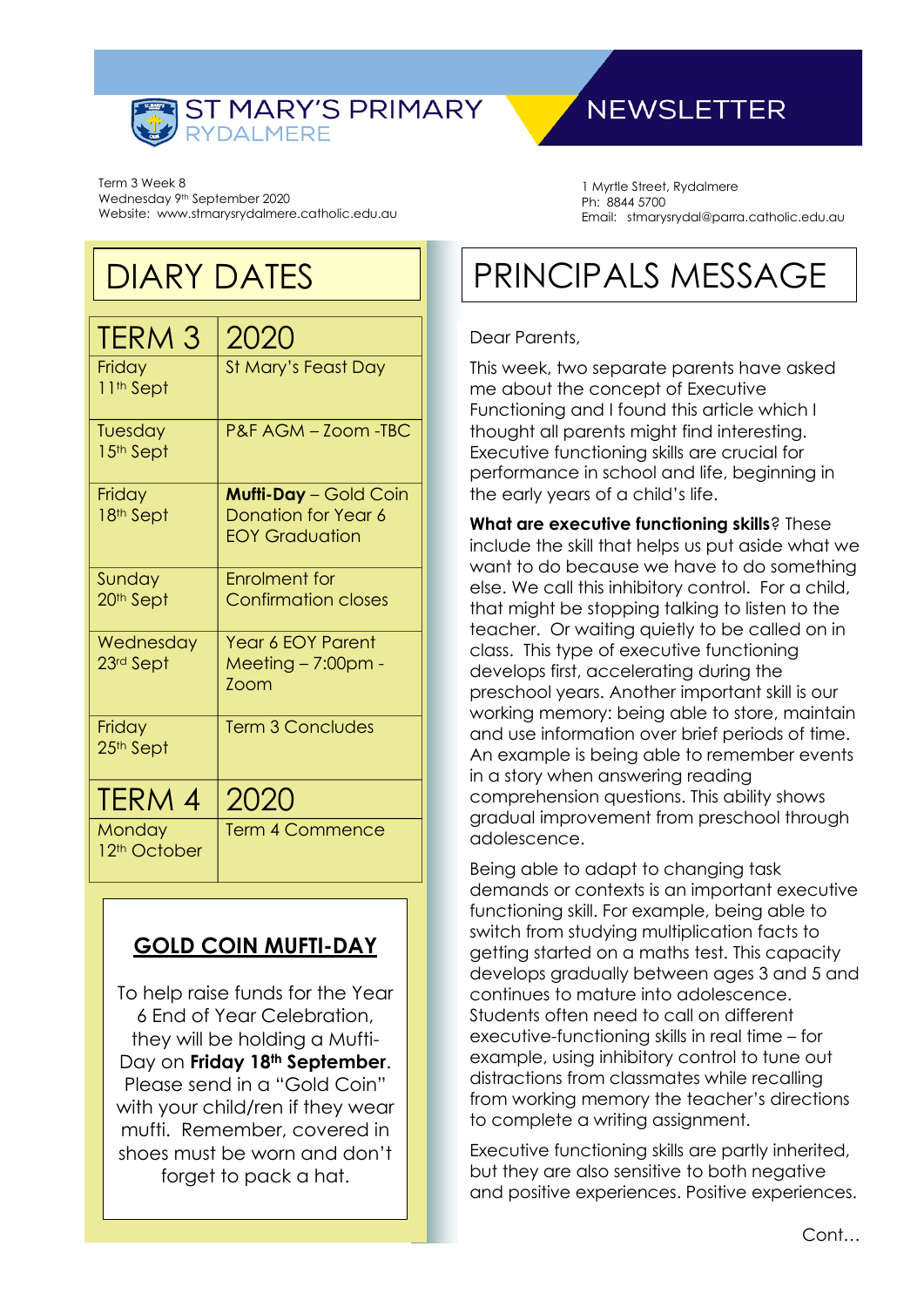### St Mary's Newsletter….

### Cont…

A warm emotional climate, a balance of play and learning, and a caring and emotionally supportive school environment all help with the development of executive functioning. This includes adults showing selfregulation. Stress. Moderate stress is important to development but persistent stress undermines the development of executive functioning – for example, harsh parenting, violence in the home and abuse, and at school, unsafe, punitive experiences. Schools work hard to build safe, positive, emotionally supportive classrooms and other school experiences. Children who enter school with weak skills will be especially sensitive to school stresses. Children with poor executive development benefit from early intervention and targeted help.

*Acknowledgement: "School-, Classroom-, and Dyadic-Level Experiences: A Literature Review of Their Relationship with Students' Executive Functioning Development" by Michelle Cumming et al in Review of Educational Research, February 2020*

Have a safe and happy week!

Richard Blissenden PRINCIPAL

#### **NAMES ON UNIFORMS**

A reminder that uniforms need to be labelled with your child's name. Please check and re-write names that are fading. Easy to read labels make it easy to return lost items.

### J *BIRTHDAY CELEBRATIONS*

| September 9  | Judah M       |
|--------------|---------------|
|              | Rachel G      |
| September 10 | Charlotte N   |
|              | Christopher O |
| September 11 | Matilda S     |
| September 12 | Kristen D     |
|              | Matthias N    |
| September 13 | Arnav V       |
| September 16 | Evelyn B      |
| September 17 | Liam A        |
| September 18 | Alyssa D      |
| September 19 | Noah C        |
|              | Akito D       |
| September 20 | Lachlan C     |
|              | Oliver R      |
|              | Michael S     |
| September 21 | Selina L      |
| September 22 | Caitlyn E     |
|              | Molly L       |
|              | Rosalea B     |

*We would like to wish all of these children a very happy birthday!!*

 $\overline{a}$ 

### *PRINCIPAL AWARDS TERM 3—Week 7*



3G Maisie T & Kristen D

 $\overline{a}$ 

- 3J Tabitha M & Isabella M
- 4D Aimon L & Selina L
- 4R Olivia A & Scarlett S
- 5E Alysha R & Audrey L
- 5K Charlotte L & Jessica A
- 6K Aidan M & Keira D
- 6LV Sanderson K & Samuel P

## *CARE AWARDS TERM 3—Week 7*



- 3G Mia I & Nicholas K
- 3J Brandon E & Elise C
- 4D Benjamin L & Alyssa M
- 4R Matthias N & Finn N
- 5E Robbie F & Phillip S
- 5K Alyssa T & Isabel K
- 6K Monique G & Anthony S
- 6LV Sienna T & Rosalea B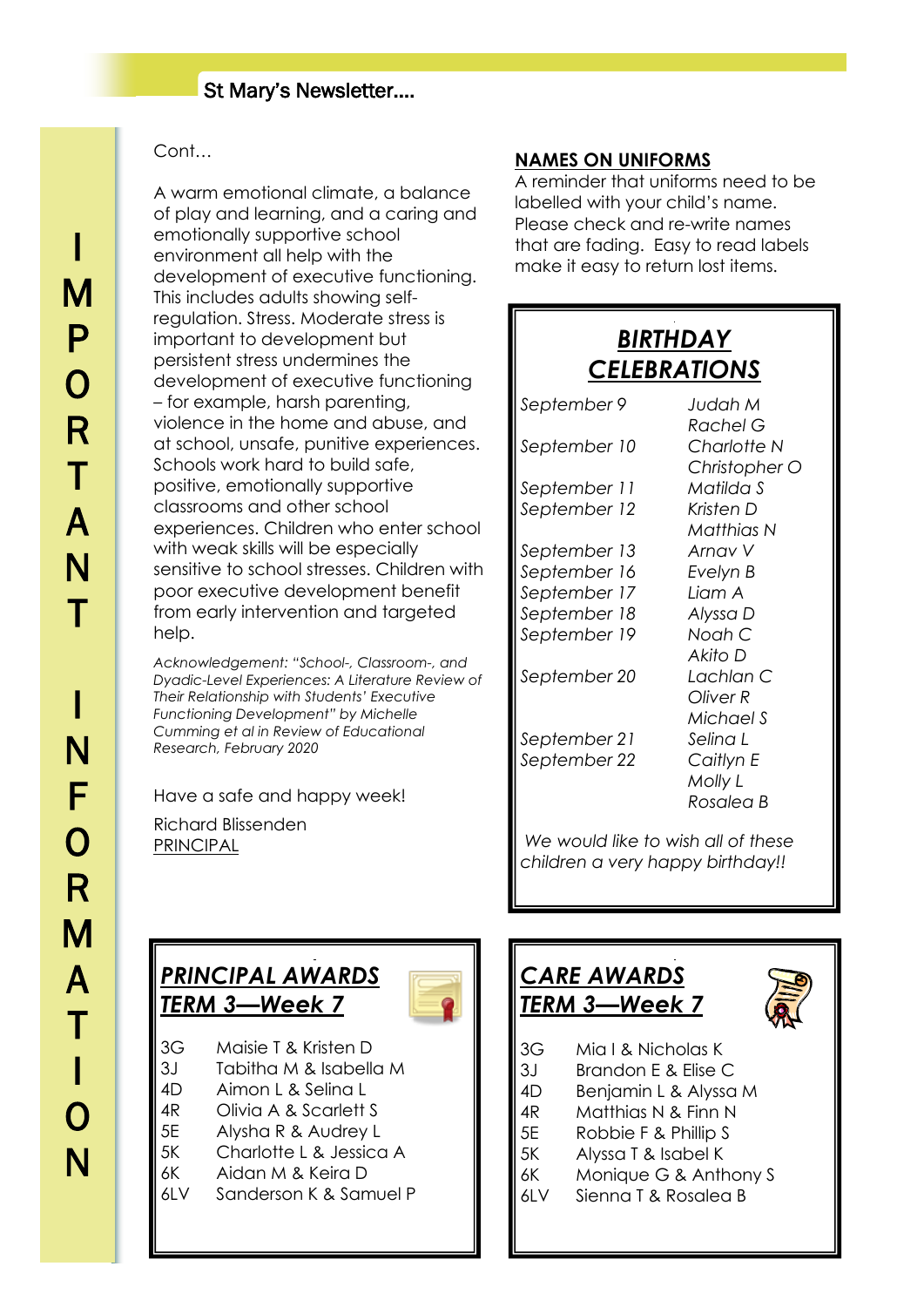# FROM MR BLISSENDEN…

### **SCHOOL FEES**

All families should have received their Term 3 school fee invoices in the mail. Families with outstanding fees are encouraged to contact Susan in the school office to discuss a payment plan with a view to having the payments finalised by the end of the school year. We do understand that COVID-19 has caused significant financial stress to a lot of people. Please do not hesitate to contact the school office if you need more information on concession options available under CEDP's COVID-19 support plan.

### **FATHER'S DAY DRAW**

Congratulations to Chad C (6LV), Grace K (1D) and Paris S (2FM) who took home one of the 3 prizes made available by the P&F Stall Convenors. We hope all fathers enjoyed their special day.



#### **WELL BEING**

As part of our work in the **You Can Do It** Programme students have been talking about resilience – the ability to bounce back after experiencing a difficult situation. In the media recently there has been concern for people's well-being during the current pandemic and tomorrow is **RU OK Day** – a further example of well-being in action. To promote student well-being and to link to the work of the YCDI programme **students will be invited to wear a splash of RED** (the colour red is associated with the key to success – resilience) **to school tomorrow** – which also coincides with RU OK day. The splash of red could be a red hat, socks, shorts, hair ribbon etc. Stay tuned for more well-being awareness raising events planned for the coming weeks!



**WHAT:** National Walk Safely to School Day **WHEN:** Friday 11th September 2020

**WHERE:** In all primary schools across the Australia

**WHY:** This national initiative aims to encourage children to lead a healthier, more active lifestyle by simply including a walk at the beginning, at lunchtime and at the end of each day. The event also promotes reduced cardependency, greater use of public transport, cleaner air, improved diets and road safety to primary school children throughout Australia.

**MORE INFO:** [www.walk.com.au/wstsd](http://www.walk.com.au/wstsd/)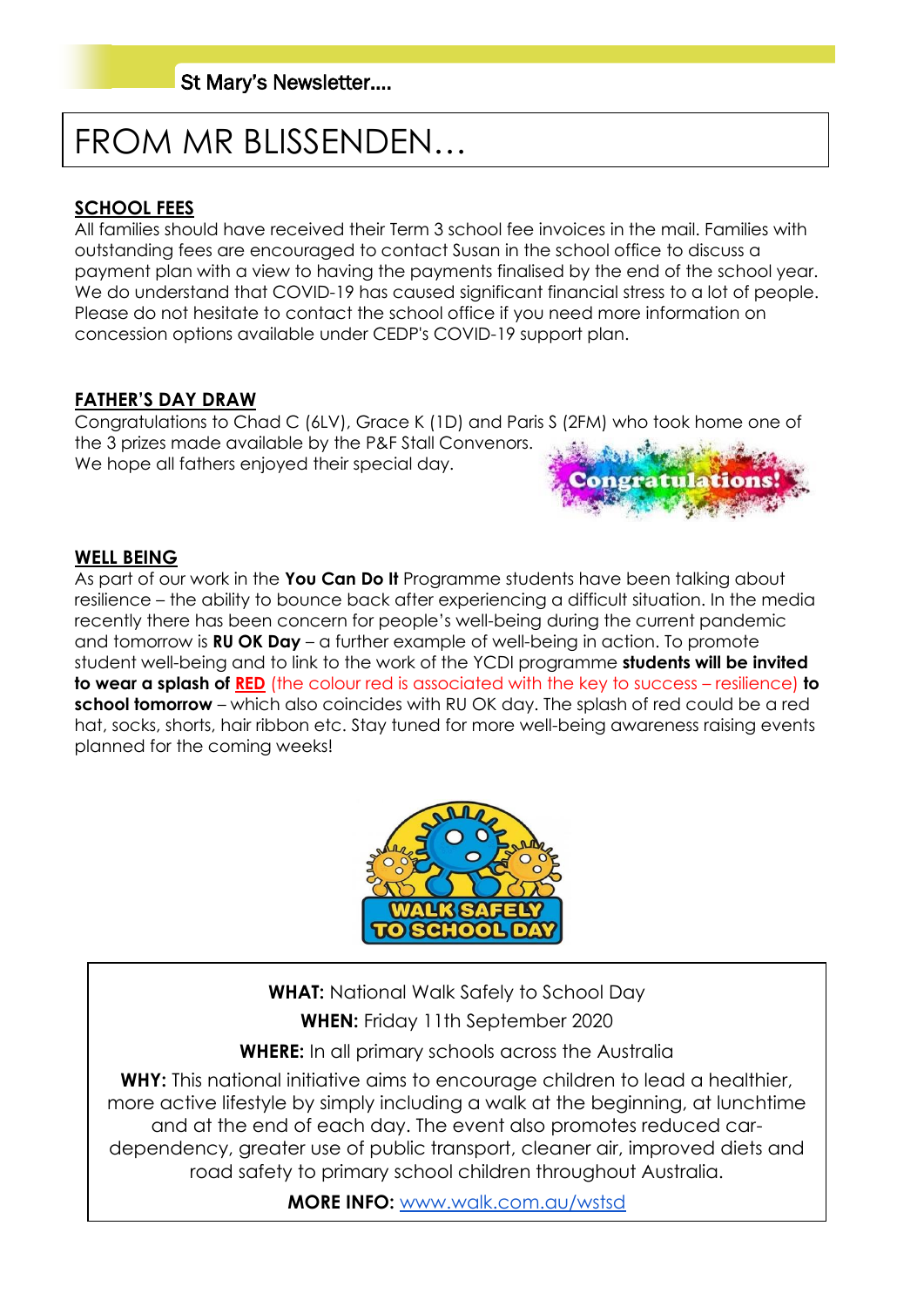# NATIONAL CHILD PROTECTION WEEK…

### **NATIONAL CHILD PROTECTION WEEK: PUTTING CHILDREN FIRST**

We all play a part in keeping children and young people safe and ensuring they can live and learn in a safe environment. This National Child Protection Week (6 to 12 September 2020), we pledge *commitment to listening to the voices of children and young people and remaining vigilant to their safety and wellbeing.*

In support of the National Child Protection Week theme, "Putting Children First", and in line with the National Catholic Safeguarding Standards, Catholic Education Diocese of Parramatta (CEDP) is committed to the establishment and implementation of child safe systems, policies and procedures.

The aim is to have in place practices that are proactive and preventative in nature, providing children and young people with school environments where they are safe, informed, participate, and where the adult community working together with children and your people, work towards making this happen.

Recently, CEDP have moved from what was primarily Child Protection to Safeguarding, which requires us to do things differently, enabling a greater level of proactivity, children's voice and building all-round knowledge for what is safe behaviour when working with students and children. The CEDP Safeguarding team's role is to support the implementation of the Standards, to manage concerns raised about employees, Working with Children Checks (WWCC), and to provide training, education and support to the CEDP community.

By providing the community with the knowledge, support and procedures to keep children and young people safe we are equipping everyone with the tools and skills needed to be ambassadors of child safety! Throughout 2020, CEDP's Safeguarding Team have been working on many projects to align with the National Catholic Safeguarding Standards.

Check out [www.parra.catholic.edu.au/About-Us/Building-Child-Safe-Communities](http://www.parra.catholic.edu.au/About-Us/Building-Child-Safe-Communities) - after all, what's more important than the knowledge to help keep children and young people safe.

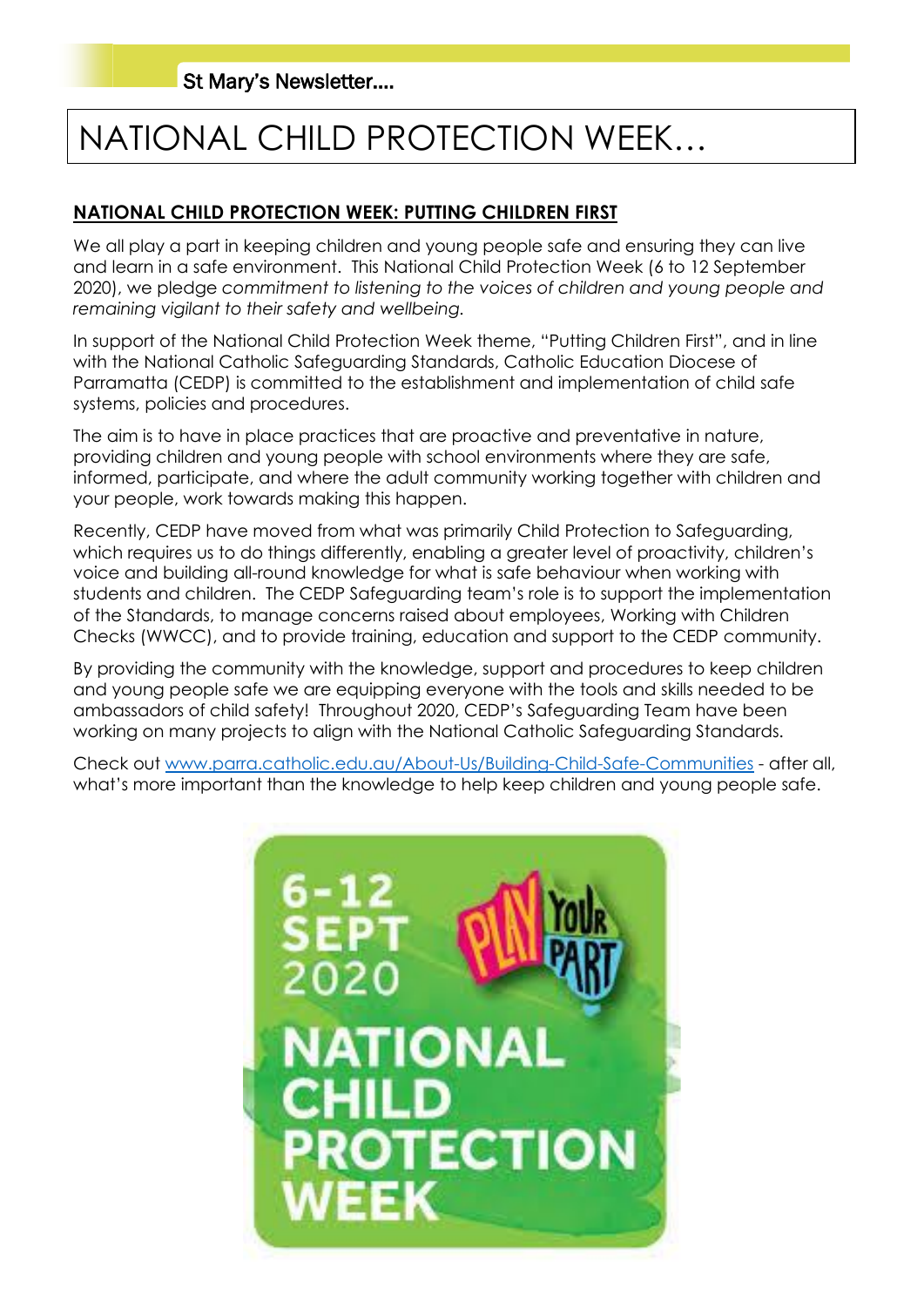St Mary's Newsletter….

## FROM THE CLASSROOM – YEAR 2…

yellow is a safe happy feeling.<br>yellow tastes like squishy fresh lemons. ellow feels like soft worm raasted marshmallows over the Yellow sounds like the top of the drum bonging in time With drum sticks.<br>Yellow smells like old stinky cheese<br>in the fridge, bright doffodilling Kellow looks like bright daffodilsing big crawd. Vellow is a strong worm feeling. Nivaan

Red Red is affaming lot fire Red Smells like a twisted thorny rose. Red tastes like Spicy chips. Red Sounds like ash falling on hot fire. Rea feels like blood dripping clown  $4041$  leg. Red looks like tomatols waving on the vine I ding to the left and the right. Red is a sweet Strawberry. Paris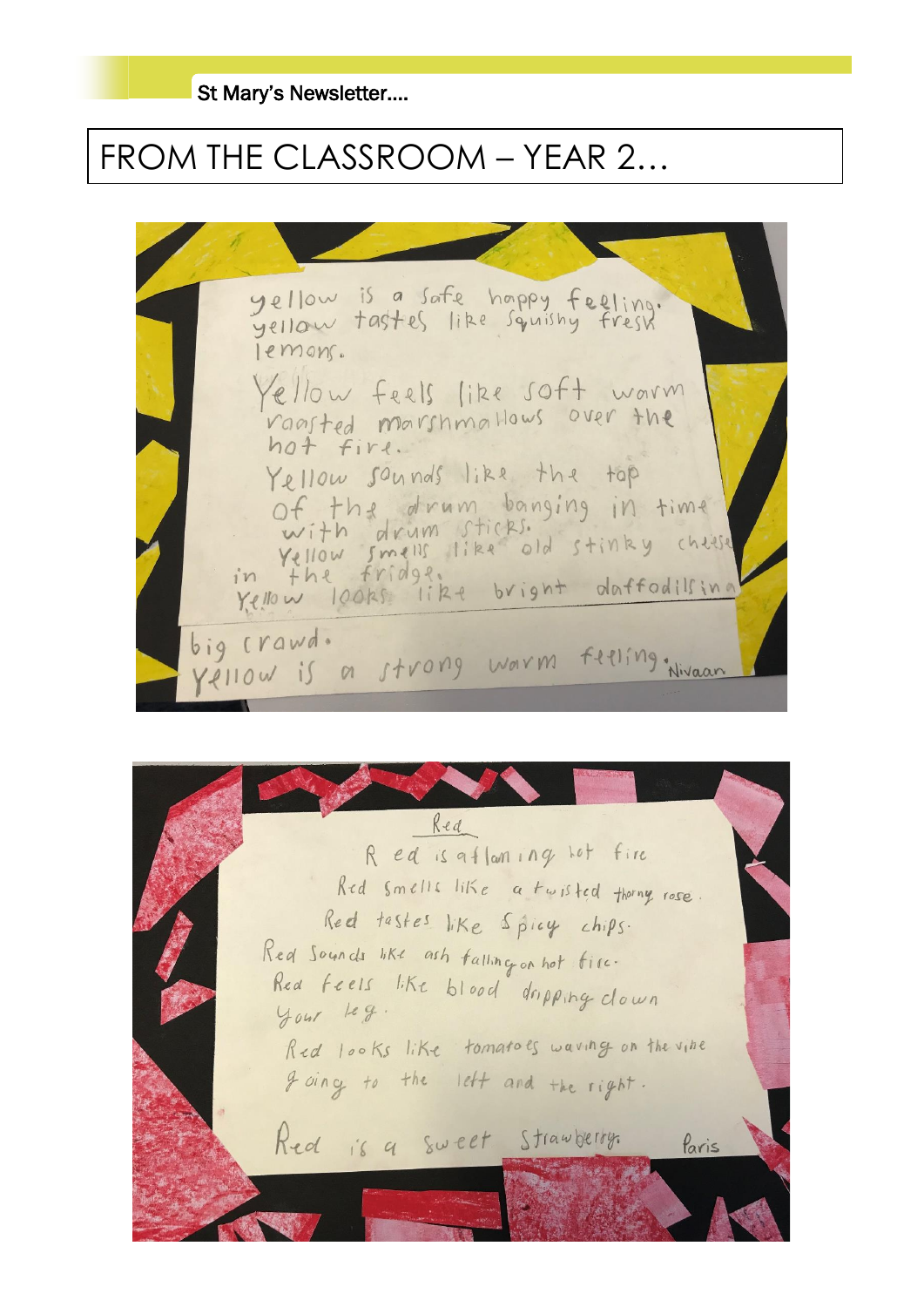

# FROM THE CLASSROOM - YEAR 2….